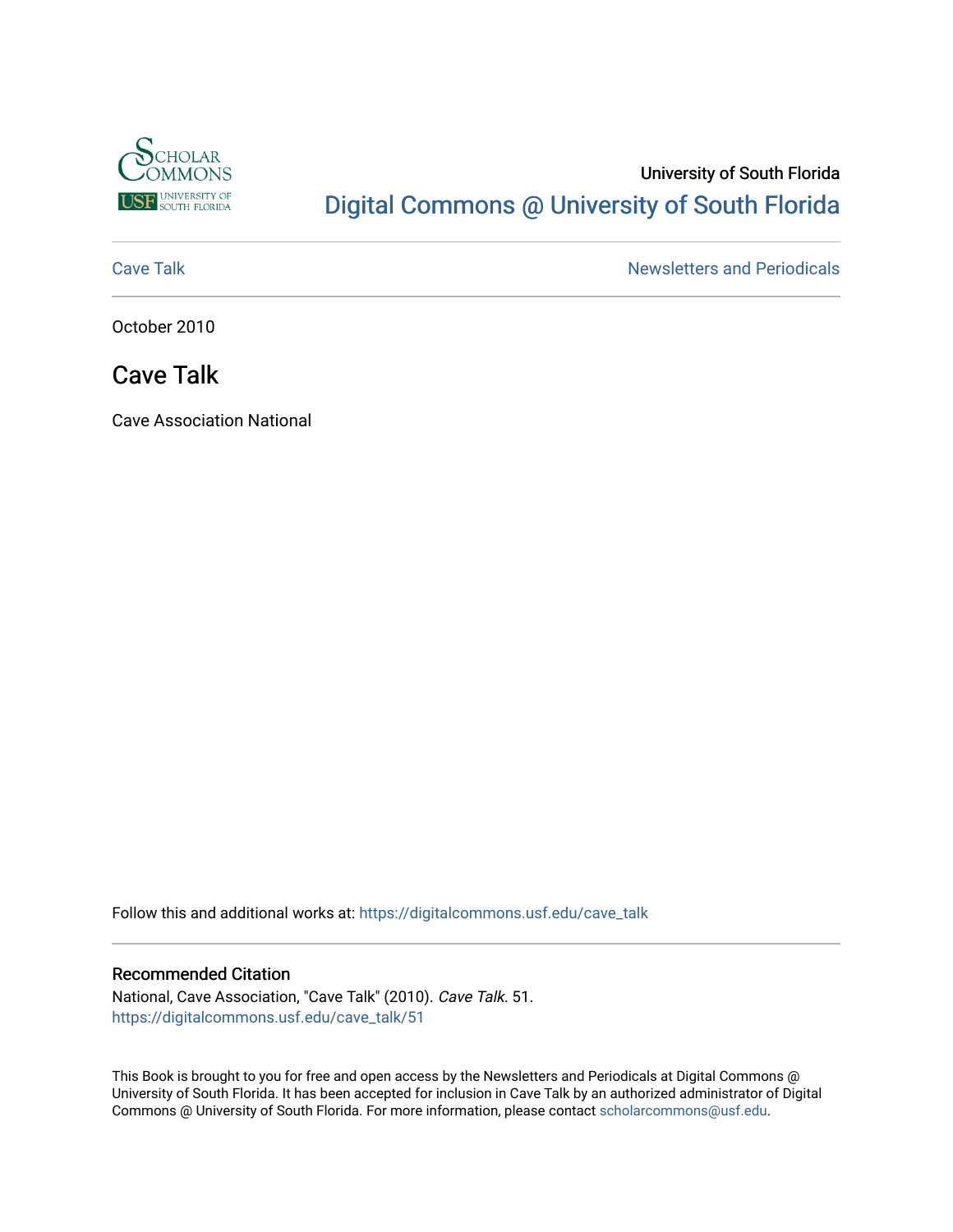#### *OFFICERS*

**President**: **Eric Evans**  Ohio Caverns, OH Ph: 937-465-4017 crcave@ctcn.net

**Vice President**: **Greg Beckler** Natural Stone Bridge & Cave, NY Ph: 518-494-2283 [gbeckler@frontiernet.net](mailto:gbeckler@frontiernet.net)

**Secretary Treasurer**: **Susan Berdeaux**  Diamond Caverns, KY Ph: 270-749-222[8 susan@cavern.com](mailto:susan@cavern.com)

**Past President**: **Steve Thompson**  Bridal Cave, MO Ph: 573-346-2676 [steve@bridalcave.com](mailto:steve@bridalcave.com)

**Coordinator**: **Diane Thompson** Camdenton, MO Ph: 417-459-1663 [diane@cavern.com](mailto:diane@cavern.com)

#### *REGIONAL DIRECTORS*

**Region One**: (CT, DE, ME, MA, NH, NJ, NY, PA, RI, VT) **Bob Holt -**Howe Caverns, NY roberth@howecaverns.com Ph: 518-296-8900

**Region Two**: (MD, VA, WV, KY) **Rod Graves** - Luray Caverns, VA rod.graves@luraycaverns.com Ph: 540-743-6551

**Region Three**: (IL,IN, MI, OH) **Claudia Yundt** - Squire Boone Caverns, IN claudia@squireboone.com Ph: 812-732-4382

**Region Four**: (IA, KS, MO, NE) **Steve Thompson** - Bridal Cave, MO info@bridalcave.com Ph: 573-346-2676

**Region Five**: (MN, MT, ND, SD, WI) **Joe Klimczak** - Cave of the Mounds, WI joe@caveofthemounds.com Ph: 608-437-3038

**Region Six** : (CA, ID, NV, OR, WA, AK, HI, Bermuda, International) **Steve Rawlings** – Mercer Caverns, CA stever@mercercaverns.com Ph: 209-728-2101

**Region Seven**: (AZ, CO, NM, UT, WY) **Steve Runkle** - Cave of the Winds, CO rsr@caveofthewinds.com Ph: 719-685-5444

**Region Eight**: (AR, LA, OK, TX) **Michelle Devaney** - Longhorn Caverns, TX michelle@vtrc.com Ph: 830-598-CAVE

**Region Nine**: (AL, FL, GA, MS, NC, SC, TN,) **Patty Perlaky** – Raccoon Mt. Caverns, TN caveperl@yahoo.com Ph: 423-821-9403



 **Susan Berdeaux, Coordinating Director** P.O. Box 280, Park City, KY 42160 susan@cavern.com 270-749-2228 fax 270-749-2428

#### **From the Desk of the NCA President**

**dxt** 

As I write this opening for Cave Talk, I sincerely hope everyone has had a productive and well attended summer season. It's hard to believe another tourist season has passed! It seems like just yesterday Labor Day weekend was behind us and we were all preparing for a trip to Branson for the 09 convention. Well, Labor Day weekend is over once again but this year we're preparing for a trip to visit our friends in California. We are certainly hoping for a strong turnout like Branson! After reviewing the agenda, this years' Convention promises to offer a wide range of learning and leisure activities for all. The entire California team deserves a round of applause as they've worked very hard to prepare a fantastic program for all of our members. So, if you have not already made your travel arrangements and registration it's not too late to do such! Looking forward to seeing everyone on the West Coast! Safe Travels to all and see you in California!

All the Best,

 $\sum_{\mathbf{k}}$ 

Eric Evans, President



**2010 NCA Convention in California**

If you haven't yet signed up for this year's NCA convention, be sure to get your registration info in as soon as possible! The convention planners in California need final participation numbers by September 15. We're organizing what we hope will be a really fun, worthwhile event--good food, interesting program, exciting activities, and priceless camaraderie. The pre-convention whitewater rafting trip will be a great way to relax in the still-warm California sunshine, and several post-convention caving trips and winery touring are options for winding down your 2010 convention experience. Sign up today!

Linda Larsen

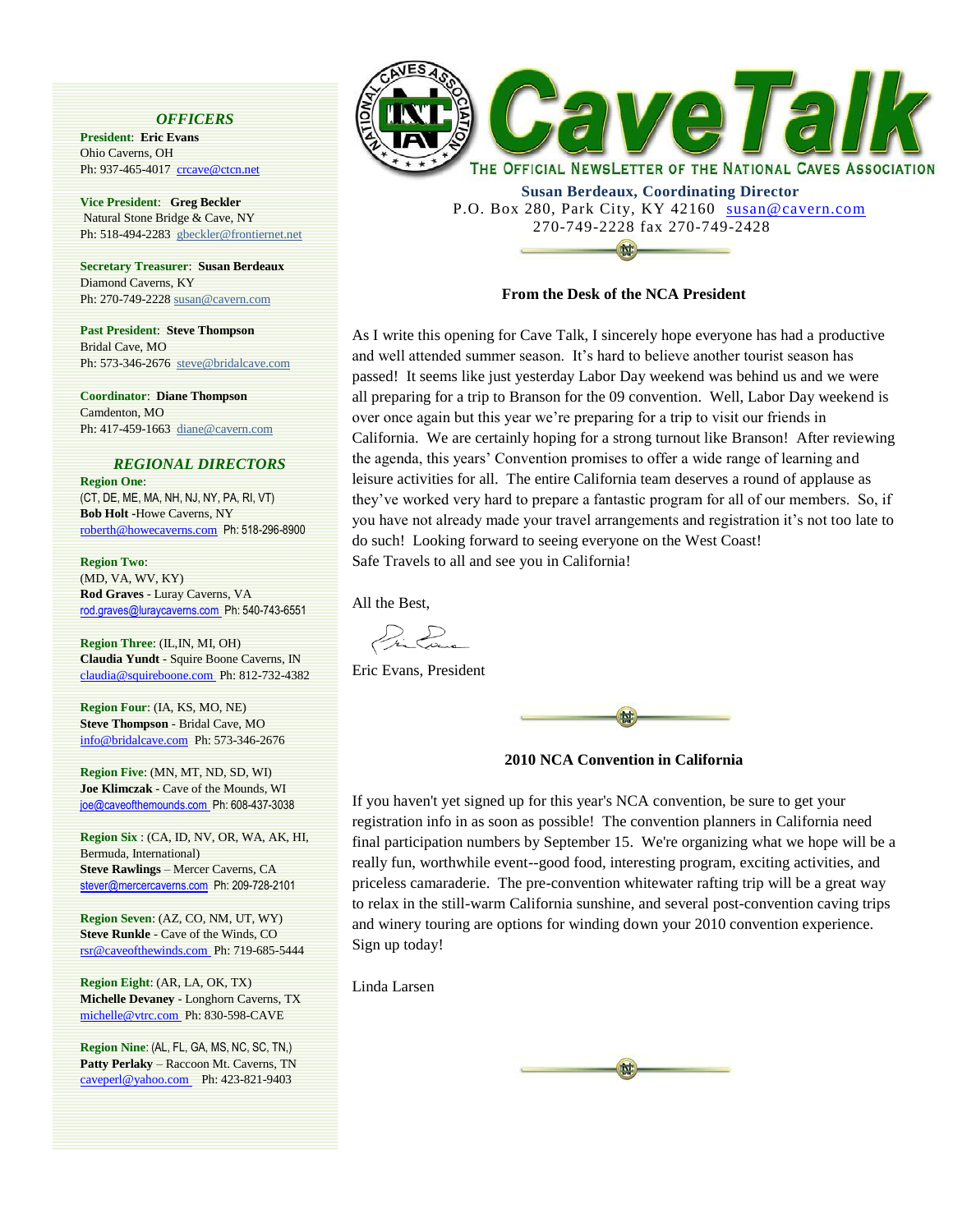### **The Obama's visit Luray Caverns**

Luray Caverns had its 132nd Anniversary of Discovery Aug.14<sup>th</sup>, and the Grand Opening of the Luray Valley Museum. The attraction opened as a soft opening April 3rd and has received over 60,000 visitors. Also, we received a second visit by the First Lady and family Aug 12th. It was a very memorable tour. She commented that she loves Luray Caverns more than anything on earth that she has seen yet. That was a Wow comment that really was neat! I also gave them a tour of the Car & Carriage Caravan Museum. She is very interested in the caverns, loves nature, and museums. The Obama's stated that they want this to be an annual visit!! We feel like the visit will be positive for all in the Cave industry.

Rod Graves



**NCA Now on Facebook**

How many of you are on Facebook? Is your cave on Facebook? If not. Why not? Do you know what Facebook is all about? Social media is just one more tool out there that we should all be taking advantage of and it's free. Since your board met for their mid-winter meeting in March, the NCA now has a presence on Facebook. You can view the page at:

<http://www.facebook.com/pages/National-Caves-Association/100457649994226>

If you wish to "Like" the NCA, you will need to register as a Facebook user. We are nearing 400 people who "Like" the NCA. President Eric Evans issued a challenge last March asking that we have 1000 Fans before the California Convention! We have a ways to go! Help us out and spread the word. Encourage your staff and friends to "Like" us and consider developing a page for your cave. At Howe Caverns we have nearly 3000 fans and it grows by leaps and bounds (about 100 new people a week) and it is a terrific way to get your message out. We also found that Facebook was the #1 referral to our website. It is our hope to do the same for the NCA. This is one more tool for our members to get the word out so please join us!

Bob Holt NCA Facebook Administrator



**IGES / Sevierville Gift Show**

Hello NCA Buyers and the NCA Board,

The following is information we have received from the two Tennessee Gift Shows. We are not hearing much information from the Gatlinburg, Smoky Mountain Gift Show but we are hearing a lot from the IGES / Sevierville Gift Show. Gatlinburg / Smoky Mountain Gift Show will be Nov. 5th - 9th, 2010. From what I'm understanding it will be at the main convention center in downtown Gatlinburg. Registration can be done online and they are having hotel specials. IGES / Sevierville Gift Show will be Nov. 3rd - 7th, 2010. It will be held again at the Sevierville Events Center. This show has officially been sold out with 1,021 booths and 489 vendors. But there is plenty of room for more buyers. They are looking to expand in 2011. They have offered a host of things for NCA Buyers ONLY!!

**1) New for 2010!! Nov. 3rd** there will be a very special **cocktail party/mixer** in the CAVES lounge from 4:45 to 5:45pm. This will be hosted by the sponsors of this year's 2nd Annual Caves Dinner and Cracker Barrel. It's always refreshing to have a cold beverage and some appetizers right at the close of the show. Thanks to suggestions from last year's NCA buyers this mixer is for the dinner sponsors and the NCA buyers. You can get to talk to the vendors' one on one!

2) The 2nd Annual **NCA Caves Dinner and Cracker Barrel** will be on **Thursday Nov. 4th** right after the show. The dinner this year will be at the newly opened Eagles' Landing Golf Course Club House. It just opened about a month ago and they are opening their doors especially for us!! (Orleans restaurant that we ate at least year has closed). Cocktails and mixer will start at 5:30 and dinner will start at 6:30 with the Cracker Barrel following dinner. Details on the menu have not been released yet. Please remember to bring your good ideas and finds to the dinner. Once again this year the vendors that are sponsoring the dinner will be providing us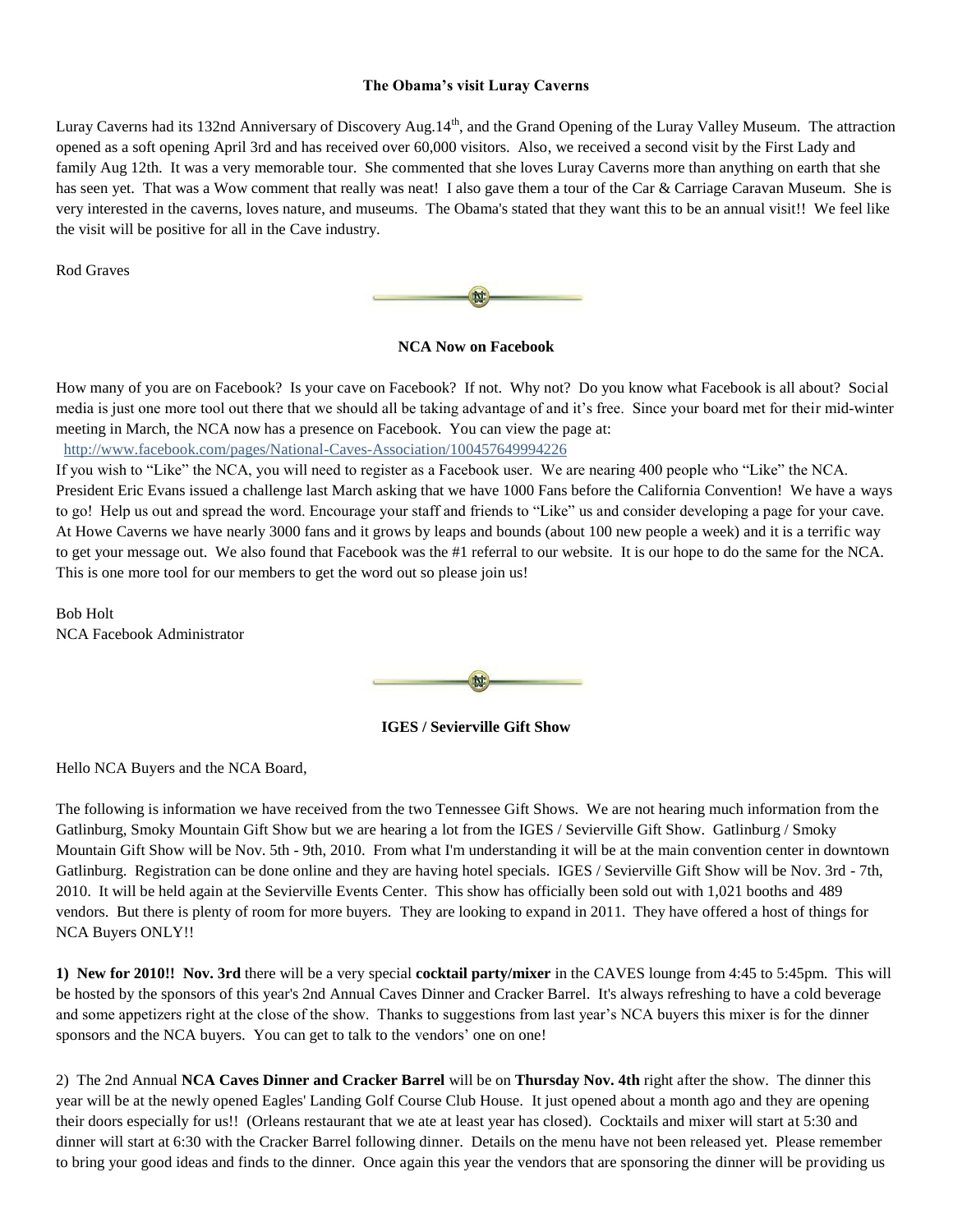with goodie bags and door prizes!! The Club House is very close to the Events Center but IGES will be providing a shuttle to and from the dinner.

3) Once again this year the NCA buyers will have their own **CAVES LOUNGE**! It will be complete with complimentary Wi-Fi and snacks. This room was used a lot last year by our NCA Buyers! We're thrilled it is being offered again this year.

4) **New for 2010!!** Three (3) Drawings only for attending NCA buyers! Each drawing will be for 3 nights free lodging at The Wilderness Water Park Resort - at show site! Drawings will be held right after the IGES show. Winners will be notified and results will be posted on the IGES website. What a fantastic new item to add!!

5) **New for 2010!!** The 2010 NCA buyer representing the cave with the farthest distance from the Sevierville Events Center will win complimentary lodging for the 2011 show! This winner may choose from The Wilderness Water Park Hotel, at show site (up to \$600.00 value), or a one bedroom cabin at the luxurious Oak Haven Resort (based on availability).

6) CAZAM NEWS: Buyers attending last year's show will be receiving this newsletter with all the great things to do and see at the show!

These are just the benefits for NCA BUYERS ONLY. Besides these benefits all buyers to the IGES show will have FREE lunch and dinner shuttles available every day and evening.

Show party is on Saturday Nov. 6th from 5:30 to 11:00pm

Golf Carts pick up buyers at their cars and take them to the show doors. Free Parking

Fiesta Friday will be full of \$100.00 drawings, a free lunch and complimentary margaritas. Pinky from Perry's Cave won a prize last year!

If you know you will be attending the IGES Gift Show please let me know. We are not positive of the dinner menu yet but we do need a head count for the dinner. Please just drop me an e-mail and let me know:

Your Name

Caves Name

# of people attending the FREE NCA dinner

E-mail address

I will be getting in touch with everyone closer to the show on menu and selections! You can register online for the IGES Show at [www.iges.us](http://www.iges.us/) If you know of any other NCA Buyers that are planning on attending but have not received my e-mail please forward the e-mail or let me know and I'll contact them. We want to make sure that ALL NCA Buyers are aware of this opportunity and have a chance to attend!!! Hopefully we'll be seeing you in Tennessee in November! If you are debating on attending the Tennessee Gift Shows and have questions please just drop me a line and I'll try and find out answers for you. See You at the Convention!

Claudia



# **ISCA CONGRESS 2010, SLOVAKIA**

**Congress date**: **18th – 23th October 2010** (Monday – Saturday). Please contact Brad Wuest immediately at [www.naturalbridgecaverns.com](http://www.naturalbridgecaverns.com/) if interested in attending this conference.